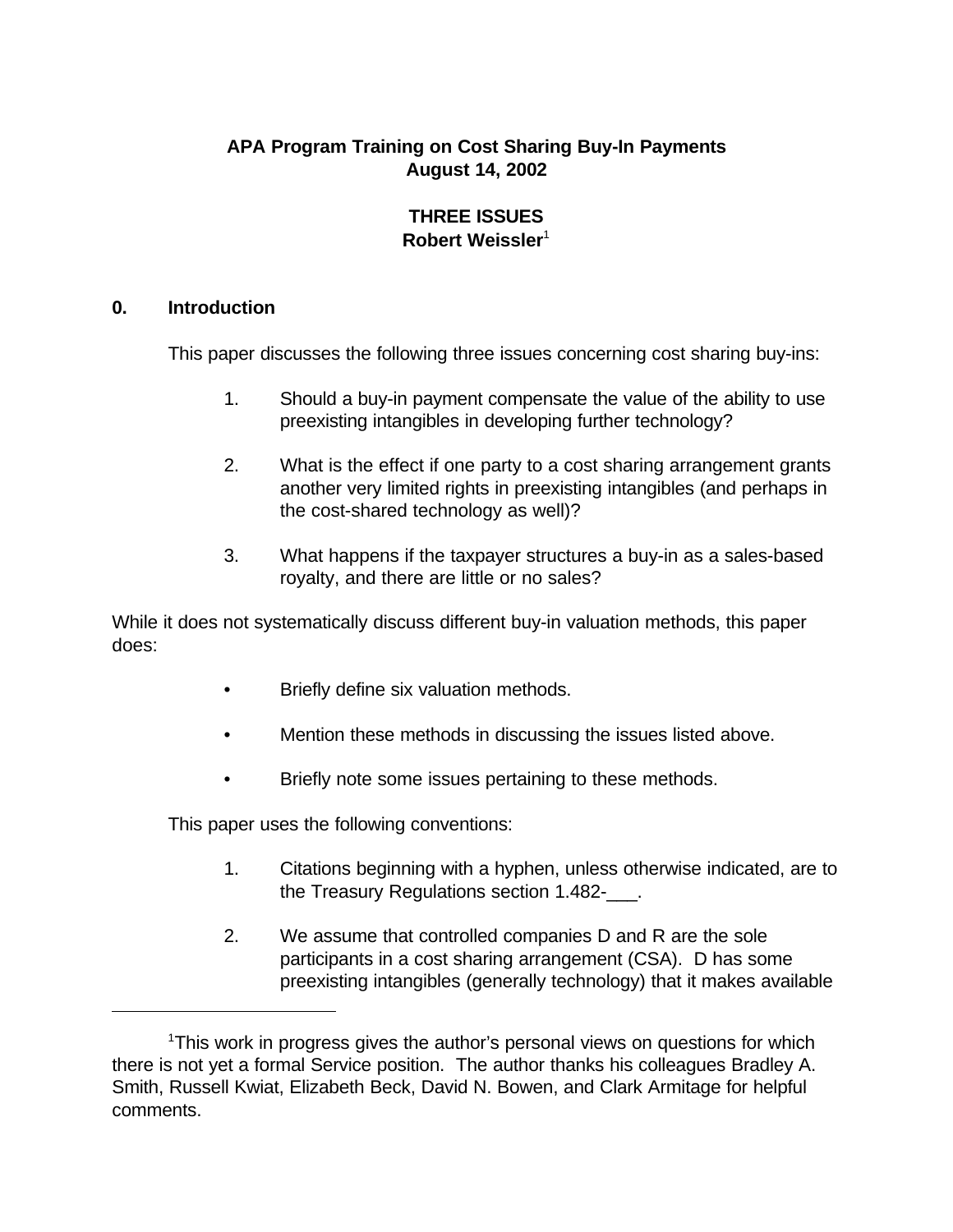to the CSA. D's and R's "benefit shares" are their respective shares of reasonably anticipated benefits under -7(f)(3). (I chose the letters D and R to connote that D is donating something and R is receiving something.)

This paper refers to several buy-in valuation methods defined briefly as follows. The methods are categorized as "full-value" and "partial-value" methods. As discussed under question (1) below, only the full-value methods in principle compensate the full value of the intangible rights made available.

#### **Full-Value**

Market capitalization. Take D's stock price.<sup>2</sup> Add D's liabilities. Subtract items such as tangible assets and intangible assets not made available. $3$ The result is the value V of the intangibles made available. The buy-in payment is a lump sum equal to V times R's benefit share.

Acquisition price. Suppose D buys unrelated company T and then makes T's technology available to the CSA. Use D's price paid for T to derive the value V of the intangibles made available. (One would adjust the purchase price, for example, by subtracting T's tangible assets and apportioning the value of T's technology between shared use and D's private use.) The buyin payment is a lump sum equal to V times R's benefit share.

Foregone profits. Project R's net operating profits, including expenses and revenues relating to cost-shared R&D. Subtract a projected arm's length return for R's routine activities (which might be negative in start-up situations) to compute an expected net revenue stream due to the preexisting intangibles. Discount this stream using a discount rate appropriate for R's business to get a lump sum present value for the buy-in.

 $2D$  might have no stock price. For example, D might be privately held, or D might be a division or subsidiary of a publicly held company with no publicly held stock of its own. In such cases, one might estimate a hypothetical stock price for D by applying financial ratios of comparable companies to D's own financial data. For example, one might multiply the comparables' stock-price-to-sales ratio by D's sales.

<sup>&</sup>lt;sup>3</sup>For both this method and the acquisition price method, there is an issue whether certain assets sometimes thought of as intangibles (such as workforce in place, goodwill, and going concern value) are exempt from the Service's allocations under I.R.C. section 482 because they do not meet the definition of "intangibles" in -4(b). If certain assets are exempt, their value also would be subtracted under these methods.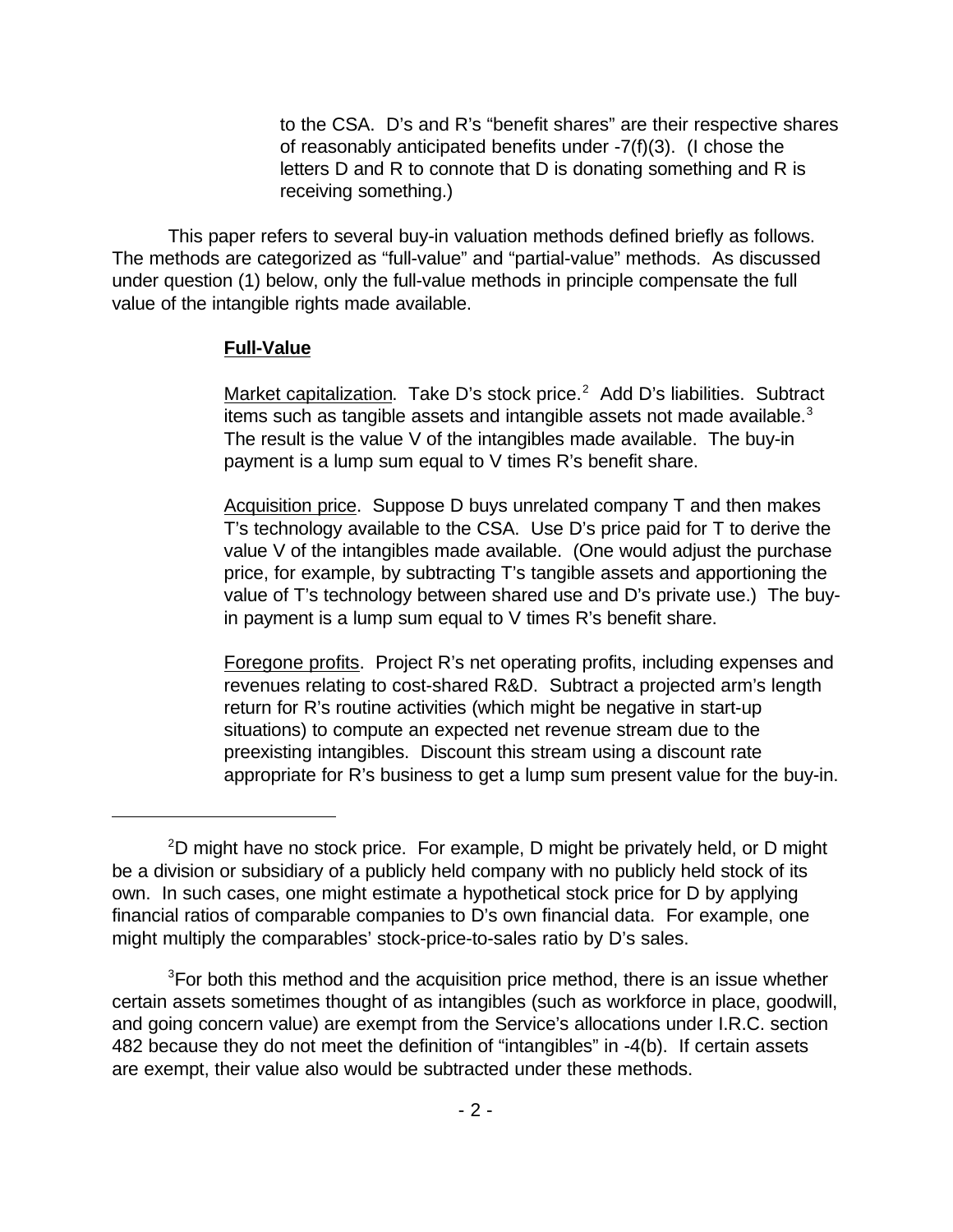### **Partial-Value**

Frozen foregone profits. The same as foregone profits, except count only the projected revenues, expenses, and routine profits from exploiting the preexisting intangibles "as is." Do not include any projected revenues, expenses, or routine profits relating to cost-shared R&D or exploitation of the fruits of cost-shared R&D.

Residual profit split. Split the nonroutine profit from R's operations (i.e., operating profit <sup>4</sup> minus a return for routine activities) each year between D and R according to relative intangible contributions of D and R to R's business for that year. Compute the relative intangible contributions based on a ratio of intangible stocks.<sup>5</sup> D's stock is based on its costs to develop preexisting intangibles, capitalized<sup>6</sup> and amortized according to an agreed useful life and amortization schedule, and multiplied by R's benefit share.<sup>7</sup> R's stock is based on its expenses for cost-shared R&D, similarly capitalized and amortized, but not multiplied by R's benefit share. R's payments to split its nonroutine profit with D constitute the buy-in payments.

Declining royalty. The buy-in payments are a royalty stream. Compute an initial royalty rate (to apply immediately after the preexisting technology is made available) based on either a CPM approach (the royalty is the amount that leaves R with just a routine profit) or a CUT approach. Decline the royalty rate over time, based on either (1) assuming that the preexisting intangibles have a certain useful life and amortization schedule, or (2) each year multiplying the initial royalty rate by D's share of D's and R's total intangible contribution for that year, computed as in the residual profit split method.

<sup>5</sup>One can also compute the relative contributions by means of market benchmarks. See -6(c)(3).

<sup>6</sup>The capitalization might reflect factors including the investment's timing and risk and the option value of doing further R&D.

There are issues regarding how the computation should be done, for example whether R's benefit share should be computed each year and multiplied by D's expenditures for that year.

<sup>4</sup>The treatment of R&D expenditures in calculating operating profit poses some tricky issues beyond the scope of this paper.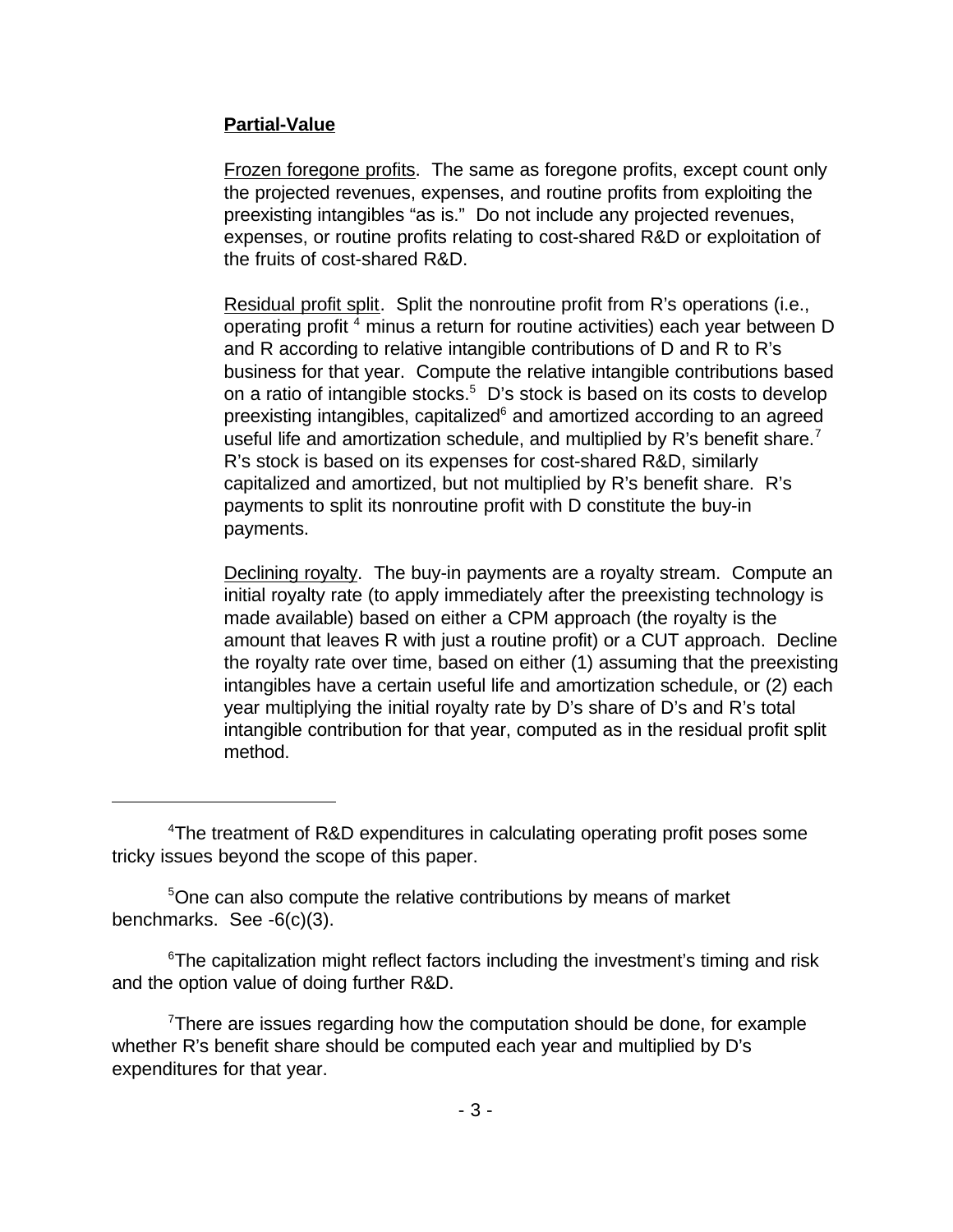## **1. Should a buy-in payment compensate the value of the ability to use preexisting intangibles in developing further technology?**<sup>8</sup>

As discussed below, preexisting technology intangibles can be used in various ways:

- (1) Making and selling products that benefit from only the preexisting intangibles (the product incorporates those intangibles or was made using those intangibles).
- (2) Using the preexisting intangibles in doing cost-shared R&D.
- (3) Making and selling products that benefit from both (a) the preexisting intangibles and (b) cost-shared intangibles that were developed using the preexisting intangibles.
- (4) Making and selling products that benefit from only cost-shared intangibles that were developed using the preexisting intangibles.

When a license under the preexisting intangibles is needed to exploit the cost-shared intangibles, what appears to be use (4) may really be use (3). For example, suppose the preexisting intangible is a patent on a drug substance and the cost-shared intangible is a developed pharmaceutical product using that substance. In this case, making and selling the pharmaceutical product would involve using both the preexisting and costshared intangibles since such activity requires a license under the patent.

Uses (2) through (4) involve the use of the preexisting intangibles to develop further technology. Taxpayers sometimes do not wish to compensate such use. Thus, they might propose to compensate only use (1). An example might be a declining royalty method that includes a royalty only on products that use only the preexisting intangibles. The decline in the royalty would reflect that those preexisting intangibles become less

<sup>&</sup>lt;sup>8</sup>This section of the paper draws in part on John Wills, "Valuing Technology: Buy-in Payments for Acquisitions," Journal of Global Transfer Pricing, Feb./Mar. 1999, pp. 28- 34; R. William Morgan, "Buy-in Payments and Market Valuations," Tax Management Transfer Pricing Report (BNA), Sept. 15, 1999, pp. 449-454; and J. Gregory Ballentine, "Technology Buy-Ins, Do the Law and the Arm's Length Standard Conflict?" (paper and accompanying slides), The Future of International Transfer Pricing: Practical and Policy Opportunities (Annual Federal Tax Policy Symposium of the Tax Council Policy Institute, Feb. 7-8, 2002, Washington, DC).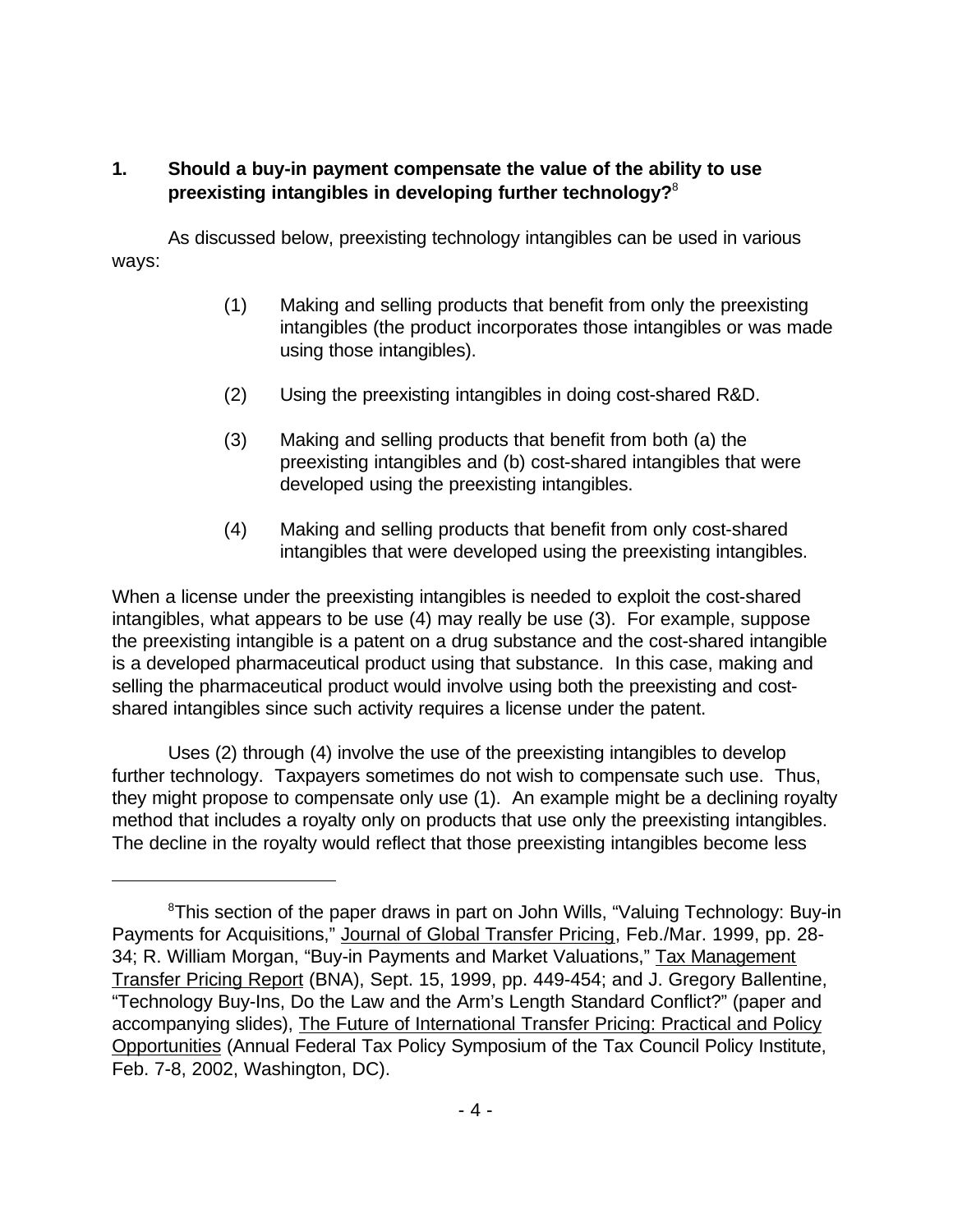valuable over time. Taxpayers might also propose to compensate only use (1) and that portion of use (3) that relates to the preexisting intangibles. An example might be a declining royalty method that includes a royalty on all products that use preexisting intangibles, even if they also use cost-shared intangibles. As regards products that use both types of intangibles, the declining royalty would reflect that over time the costshared intangibles are replacing the preexisting ones.

However, these proposals by taxpayers seem misguided. To begin with, uses (2) through (4) can be very important economically. Being able to build on preexisting technology might enable a company to develop additional technology with less expense and in less time than would otherwise be possible. Thus, preexisting technology may help a company achieve first-to-market rewards on products that benefit from costshared technology.

This benefit might sustain itself over many years. For example, being first to market with one generation of products might help a company to be first to market with the next generation, and this process might repeat indefinitely. Taxpayers may argue that after several generations the R&D is no longer benefitting from the preexisting intangibles, but it is not clear why that is so. Taxpayers sometimes say that R at this point is merely taking advantage of the business opportunity that the preexisting intangibles afforded. However, that business opportunity--consisting presumably of certain knowledge and the right to exploit it--seems to be an intangible requiring compensation.

Use (2) alone can be important economically, even if the preexisting technology leads to no saleable products. Suppose a company examines preexisting technology, but either immediately or after some further R&D concludes that the technology is not worth pursuing. Without the preexisting technology, the company might have spent time and money to develop that same technology in-house until it ultimately realized that the technology is not worth pursuing. Thus, the preexisting technology might enable the company to (1) save R&D costs, and (2) pursue other R&D avenues more quickly, perhaps enabling it to achieve first-to market rewards from those other avenues. Therefore, even if the preexisting technology does not directly lead to any products, the company's overall strategy and R&D effort may benefit from that technology.

The regulations seem to present a structure under which use (1) and that part of use (3) relating to the preexisting intangibles is compensated as a transfer of intangibles under -4 while the other uses are compensated as a buy-in under -7. Section -7 $(g)(2)$ requires a buy-in payment for the "use of the intangible" when "a controlled participant makes preexisting intangible property in which it owns an interest available to other controlled participants for purposes of research in the intangible development area"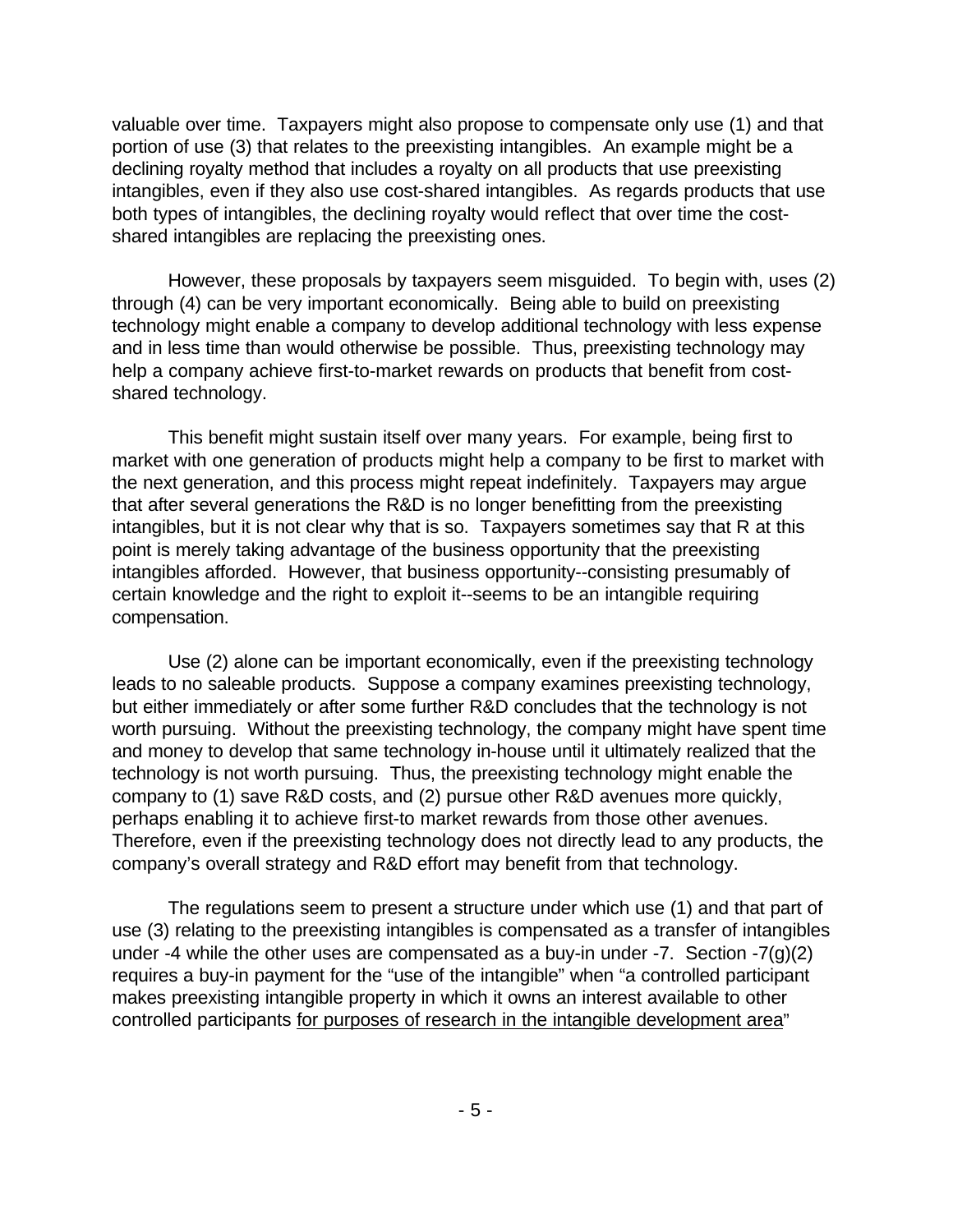(emphasis added). Thus, the buy-in must compensate use for research; this provision also fairly seems to imply also compensation for using the preexisting intangible to the extent required to exploit the fruits of this research. Thus, the buy-in includes compensation for uses (2) and (4), and use (3) to the extent it involves use of the costshared intangibles. On the other hand, use (1) and that part of use (3) that relates to the preexisting intangibles do not directly relate to cost-shared research or its fruits, and should be compensated as a separate intangible license under -4.

Like the separate license, the buy-in is valued under the principles of sections 1, 4, 5, and 6 (see -7(a)(2)). However, because the buy-in calculations are not identical to the calculations under -4, to reach the proper result it may be important to separately analyze the buy-in and license values.<sup>10</sup> Taxpayers and the Service have sometimes applied buy-in valuation methods that ignore this distinction, lumping all uses of the preexisting intangibles together as a "buy-in." This paper also sometimes follows that practice. However, this practice may be a mistake, and this issue merits further study. For now, it is useful to observe that if taxpayers propose compensating only use (1) (or only use (1) and that portion of use (3) that relates to the preexisting intangibles), they arguably are proposing a zero buy-in payment.

In economic terms, the pure buy-in value (as opposed to the value of the separate license) represents the premium value of being able to do R&D building on the preexisting intangibles. This premium value is the present value (using a discount rate appropriate for R's business) of the projected net revenues from follow-on R&D. (If R did R&D from scratch, then with a discount rate appropriate for R's business the net present value of the projected net returns to that R&D would by definition be zero.)

As just explained, the regulations seem to present a structure by which all uses of the preexisting intangibles are compensated, but in two different parts: a buy-in under -7, and a separate license under -4. Compensating all uses of the preexisting intangibles is consistent with the arm's length principle, since all uses represent value that the transferor is giving up. FSA 200225009 states that "the buy-in payment . . . must reflect

<sup>&</sup>lt;sup>9</sup>If a controlled participant makes intangibles available to the CSA's R&D shop, it is deemed to have made them available to the other participants. See  $7(q)(1)$ .

 $10$ As discussed under question (2) below, the buy-in calculation considers the intangible's value to the CSA as a whole and then multiplies that value by R's benefit share. Therefore, as discussed under question (3) below, a commensurate-with-income adjustment probably should apply to the value of the preexisting intangible to the CSA as a whole. In contrast, a valuation of a separate license under -4 would consider directly the value to R of the intangible in question, and a commensurate-with-income adjustment would apply to that value to R.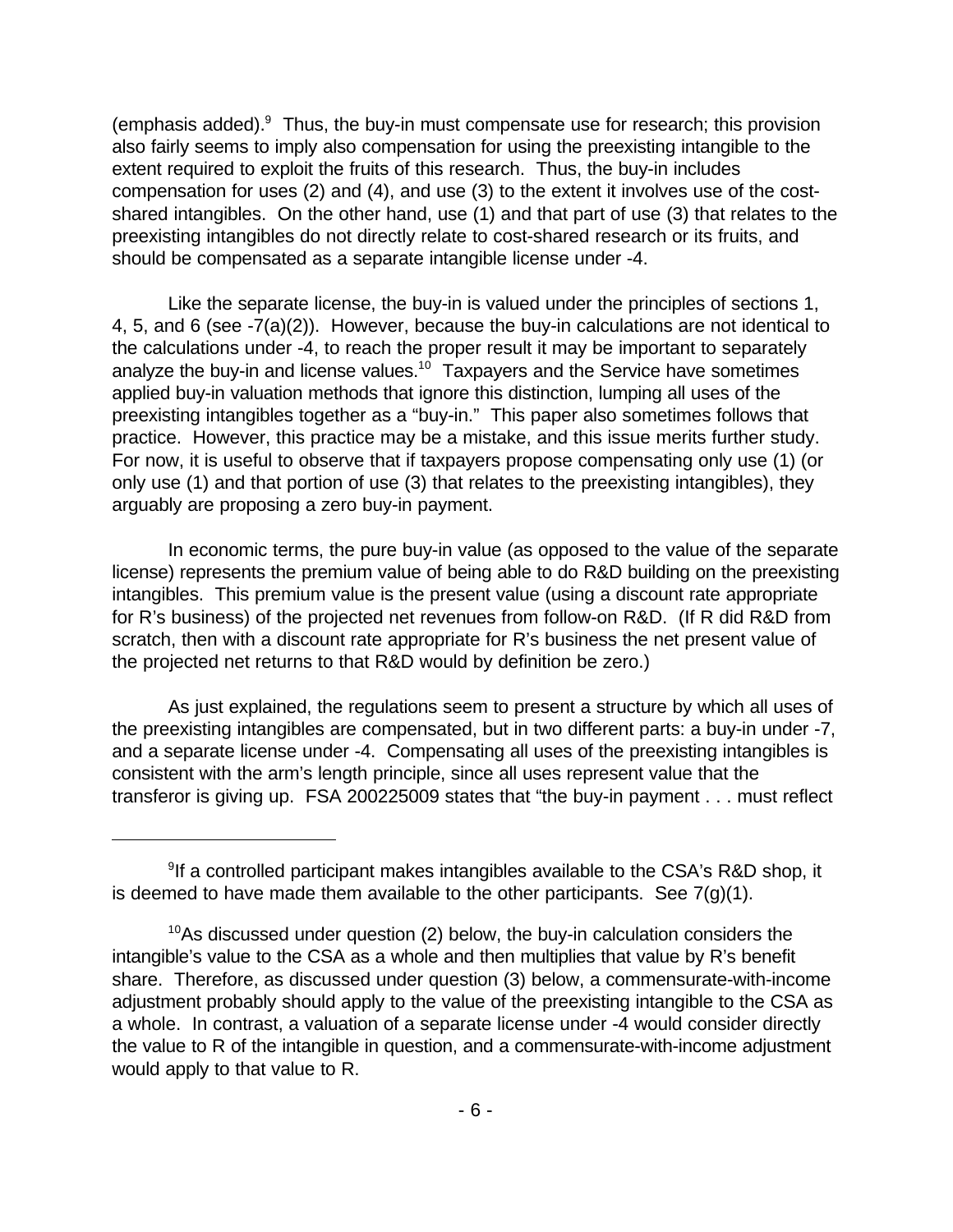the value of all pre-existing intangible property made available to the cost sharing arrangement, not merely those pre-existing intangibles ultimately embedded in a manufactured product." To compensate only those intangibles that are embedded in products "would disregard the transfer of interests in intangibles . . . which must be compensated at arm's length pursuant to the provisions of Treasury Regulation sections 1.482-1 and 1.482-4 through 1.482-6." The FSA states that buy-in compensation is needed even for an intangible "on which no additional research is conducted."

Despite the regulatory structure and arm's length principle, some practitioners seem to believe that only the separate license need be compensated, and not the true buy-in (the use of the preexisting intangibles for research and the exploitation of the fruits of that research). One author (Ballentine, cited in a footnote above) presents this view as follows. Suppose that D owns technology that it continually improves with R&D. Suppose that in the absence of a CSA D would spend \$10 on R&D allocated to R's operations and would get \$50 in royalties from R, so that D would realize a net profit of \$40 per year. If D and R enter a CSA under which R will reimburse D \$10 each year for R&D and will pay no royalties, an arm's length compensation (including both the true buyin and the separate license value) would be the value of D's foregone net income, or the present value of \$40 of income per year.

In Ballentine's view, a common approach to compensating D would be a declining royalty approach. This approach, however, really values just the separate license. Assuming a three-year useful life, the compensation might for example consist of the full \$50 royalty in the first year of the CSA, a \$33 royalty the next year, a \$17 royalty the year after, and no royalties thereafter. Compare the income stream D is foregoing with the one it is getting:

|            | Year 1 | Year <sub>2</sub> | Year <sub>3</sub> | <b>All Further</b><br>Years |
|------------|--------|-------------------|-------------------|-----------------------------|
| D foregoes | \$40   | \$40              | \$40              | \$40                        |
| D gets     | \$50   | \$33              | \$17              | \$0                         |
| difference | $-$10$ | \$7               | \$23              | \$40                        |

The second line of this table represents the value of commercially exploiting the preexisting intangibles for their assumed useful life, and the third line represents the uncompensated premium value of being able to do follow-on R&D. Ballentine states: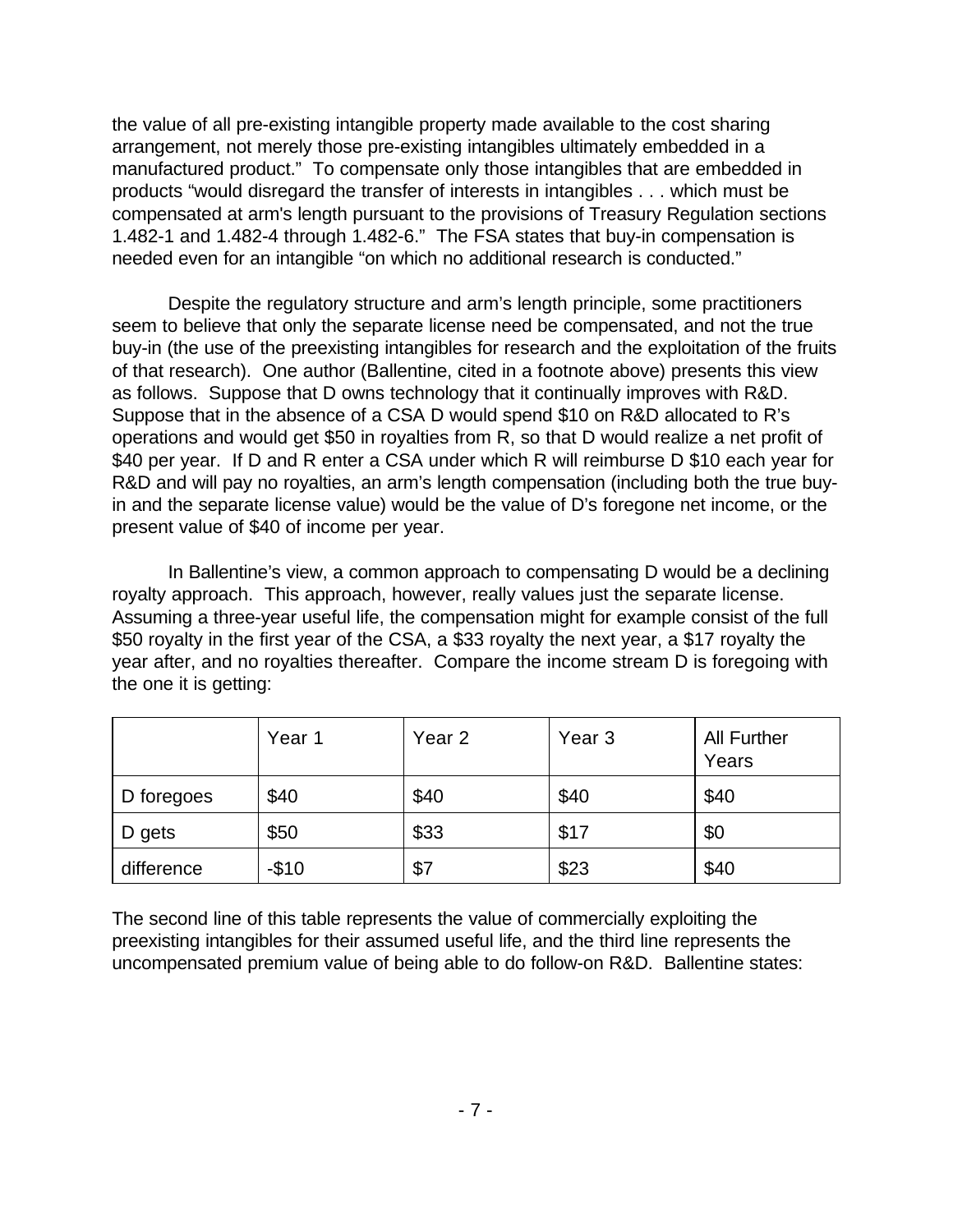The typical buy-in<sup>11</sup> payment understates the present value of the income foregone by the parent. The understatement arises because the typical buy-in payment omits the value of the opportunity to make future investments that are expected to generate premium returns. Furthermore, that omission is the sole source of expected tax savings from R&D cost sharing.

However, as discussed above, the assumption that this premium value need not be compensated seems incorrect. Rather, this premium value is precisely what constitutes the true buy-in. Why, however, do some taxpayers make this assumption?

Taxpayers sometimes object that compensating this premium value denies D the intended tax benefits of CSAs. One could reply that from a tax point of view, a CSA is a gamble. To the extent that cost-shared R&D is more successful than expected, forming a CSA results in D having less income (on a discounted present value basis) than it would have in the absence of a CSA; to the extent that cost-shared R&D is less successful than expected, forming a CSA results in D having more income than it would have in the absence of a CSA. The cost sharing regulations were not designed to automatically result in D having less income.

Taxpayers also sometimes object that compensating uses (2) through (4) prevents R from enjoying the benefit of cost-shared R&D. One could reply that R's fortunes still rise or fall depending on the success of the cost-shared R&D. In this regard, commensurate-with-income adjustments to the buy-in amount under -4(f) should reflect only the extent to which the preexisting intangibles turned out to be more or less valuable than expected, and should not reflect the extent to which the cost-shared R&D is more or less successful than expected. For example, suppose that cost-shared R&D produces a pharmaceutical product using a drug substance covered by a preexisting patent. Consider some factors that might yield profits greater than expected:

- There are surprise epidemics of the target disease.
- The drug substance proves effective beyond expectations, making clinical trials unusually successful and speeding the approval process.
- Cost-shared R&D unexpectedly identifies additional diseases for which the pharmaceutical would work.

 $11$ Ballentine is using the term "buy-in" to cover both the true buy-in (which is valued at zero under this approach) and the separate license.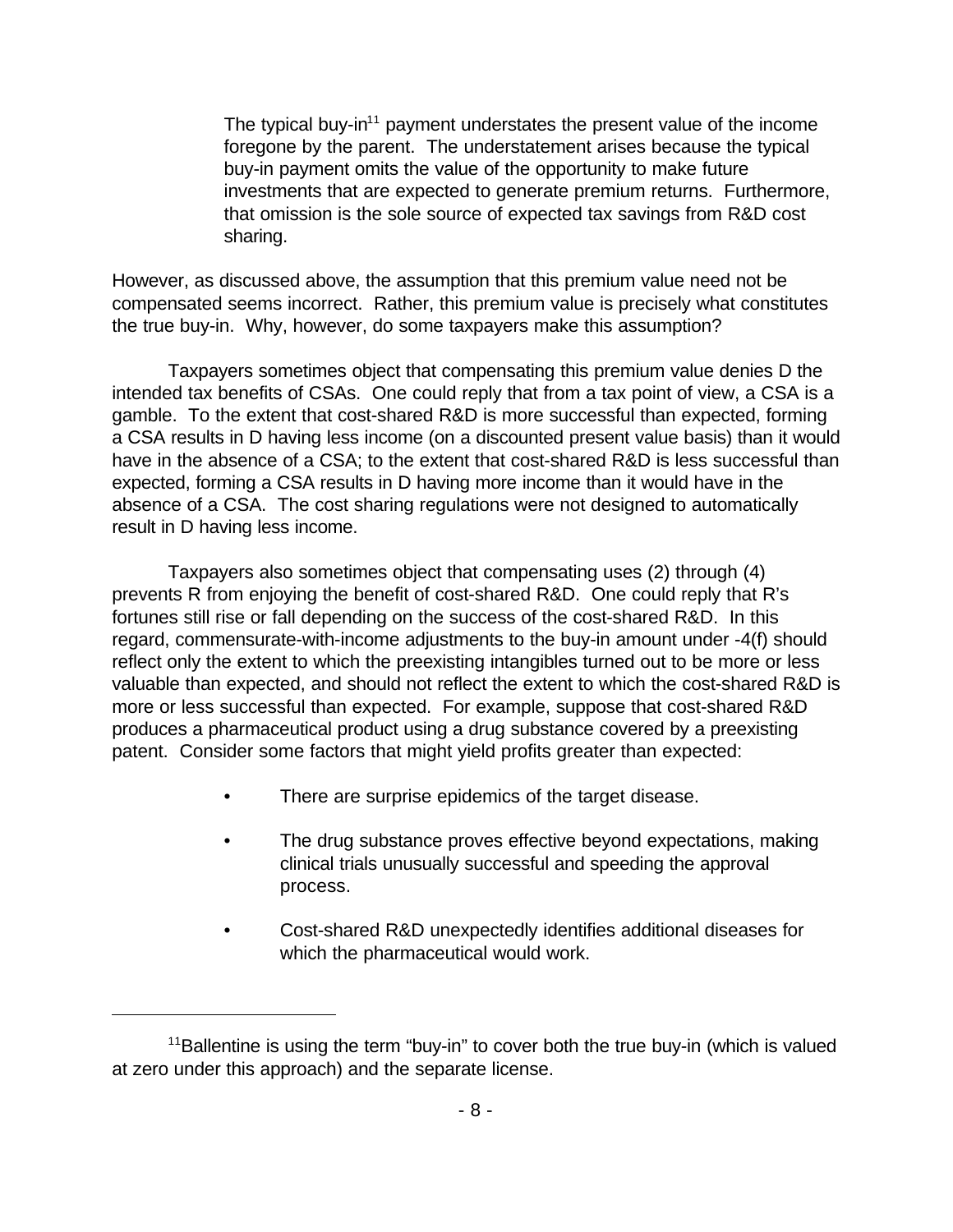The regulatory affairs department shows unusual skill in obtaining quick approvals.

Perhaps the first two factors would be grounds for a commensurate-with-income adjustment, since they seem to relate to the preexisting intangibles. Regarding the third factor, one might ask to what extent the success arises from an unexpectedly versatile drug substance, and to what extent it arises from unexpectedly successful cost-shared R&D. The former relates to preexisting intangibles, while the latter relates to costshared intangibles. The fourth factor might not be grounds for a commensurate-withincome adjustment because it seems to relate to the cost-shared intangibles. How to apply this distinction deserves further study, including input from IRS economists.

| <b>Method</b>                   | Category      | <b>Compensate all types of uses?</b>                                                                                                                                                                                                                                             |
|---------------------------------|---------------|----------------------------------------------------------------------------------------------------------------------------------------------------------------------------------------------------------------------------------------------------------------------------------|
| <b>Market</b><br>capitalization | Full-Value    | Compensates all uses since stock price reflects<br>the market's assessment of the value of all uses.<br>(A startup company, for example, might have no<br>revenue prospect without further R&D, in which<br>case the stock value is based solely on uses (2)<br>through $(4)$ .) |
| Acquisition<br>price            | Full-Value    | Compensates all uses since the purchase price<br>reflects the value of all uses.                                                                                                                                                                                                 |
| Foregone<br>profits             | Full-Value    | Compensates all uses since projections reflect the<br>value of all uses.                                                                                                                                                                                                         |
| Frozen<br>foregone<br>profits   | Partial-Value | Compensates only use (1) since the costs and<br>benefits of further R&D are excluded.                                                                                                                                                                                            |

Here is the extent to which various buy-in valuation methods<sup>12</sup> include compensation for the different types of uses:

 $12$ While commonly called "buy-in" valuation methods, these methods also include, or sometimes only include, the value of the separate license.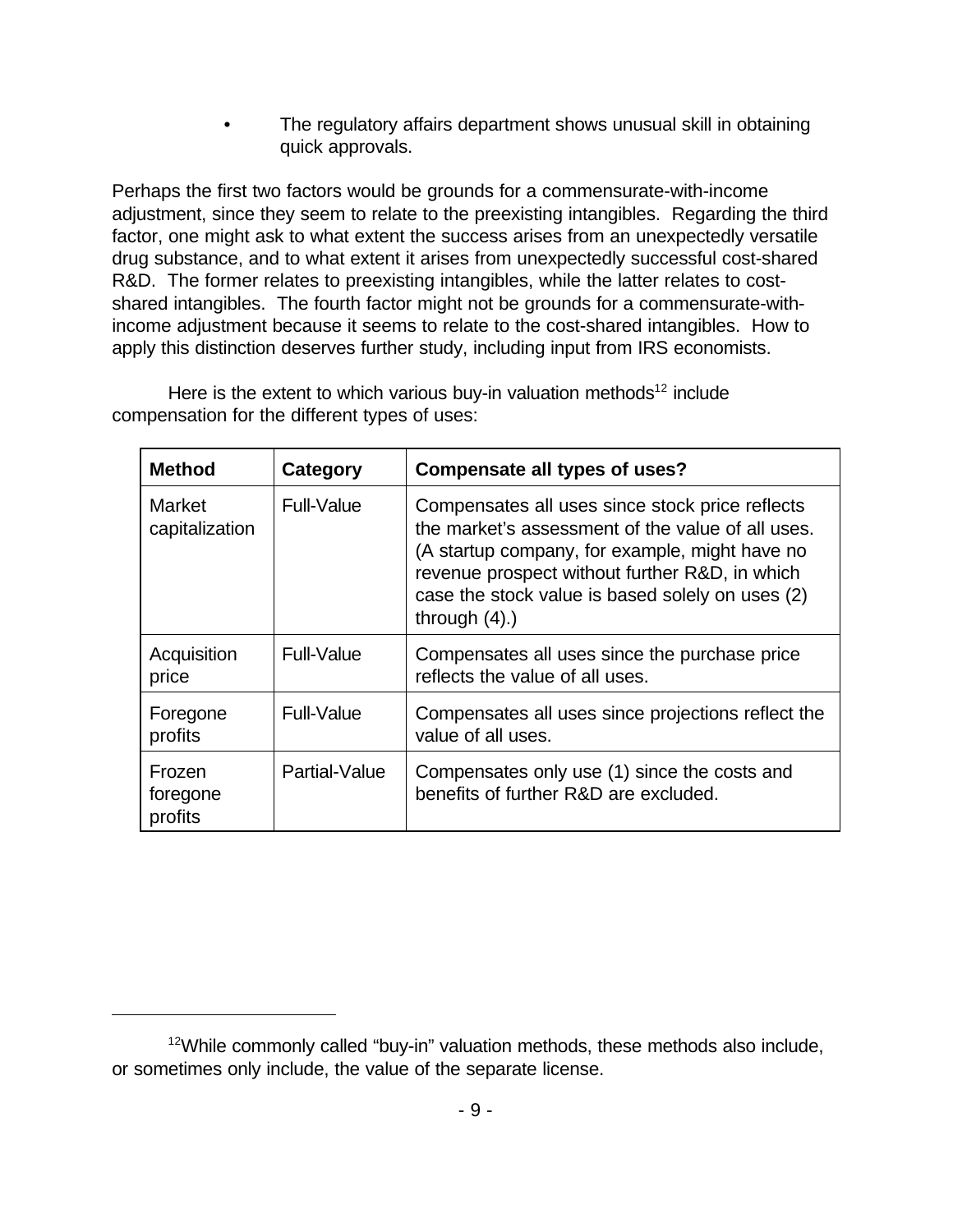| Residual<br>profit split | Partial-Value | If R's nonroutine profits are as originally<br>projected, compensation for all uses would<br>require that R pay all such profits to D for the<br>buy-in. By paying only some of those profits to<br>D, R is paying a lesser buy-in.<br>Using a short useful life (perhaps based on the<br>life of preexisting products) excludes uses (3)<br>and $(4)$ (and, if applicable, $(1)$ ) as applied to<br>products sold after that assumed useful life has<br>expired.<br>This method ignores use (2), except as it might<br>lead to products that increase the residual<br>profit from R's operations<br>Low profits in initial years can distort the result<br>downward. |
|--------------------------|---------------|-----------------------------------------------------------------------------------------------------------------------------------------------------------------------------------------------------------------------------------------------------------------------------------------------------------------------------------------------------------------------------------------------------------------------------------------------------------------------------------------------------------------------------------------------------------------------------------------------------------------------------------------------------------------------|
| Declining<br>royalty     | Partial-Value | As typically structured, compensates only use<br>$(1)$ and perhaps part of use $(3)$ .<br>Using a short useful life (perhaps based on the<br>life of preexisting products) excludes uses (3)<br>and $(4)$ (and, if applicable, $(1)$ ) as applied to<br>products sold after that assumed useful life has<br>expired.<br>This method ignores use (2), except as it might<br>lead to products on which R pays royalties.<br>Low sales in initial years can distort the result<br>downward.                                                                                                                                                                              |

# **2. What is the effect if D grants very limited rights to R in the preexisting technology (and perhaps the cost-shared technology as well)?**

The simplest picture of a qualified CSA (QCSA) and buy-in might be as follows. D and R jointly perform (or at least jointly control) cost-shared R&D. D and R split the world into two parts, and each has exclusive rights to exploit the developed intangibles in its territory. D makes preexisting intangibles available to the CSA, makes no private use of those intangibles, and grants R exclusive rights to exploit those intangibles in R's territory. In this case, it seems that R should compensate D an amount computed in principle as a share of the total value of the preexisting intangibles.<sup>13</sup>

<sup>&</sup>lt;sup>13</sup>As discussed under question (1) above, sometimes taxpayers and the Service have lumped both the true buy-in value and the separate license value together and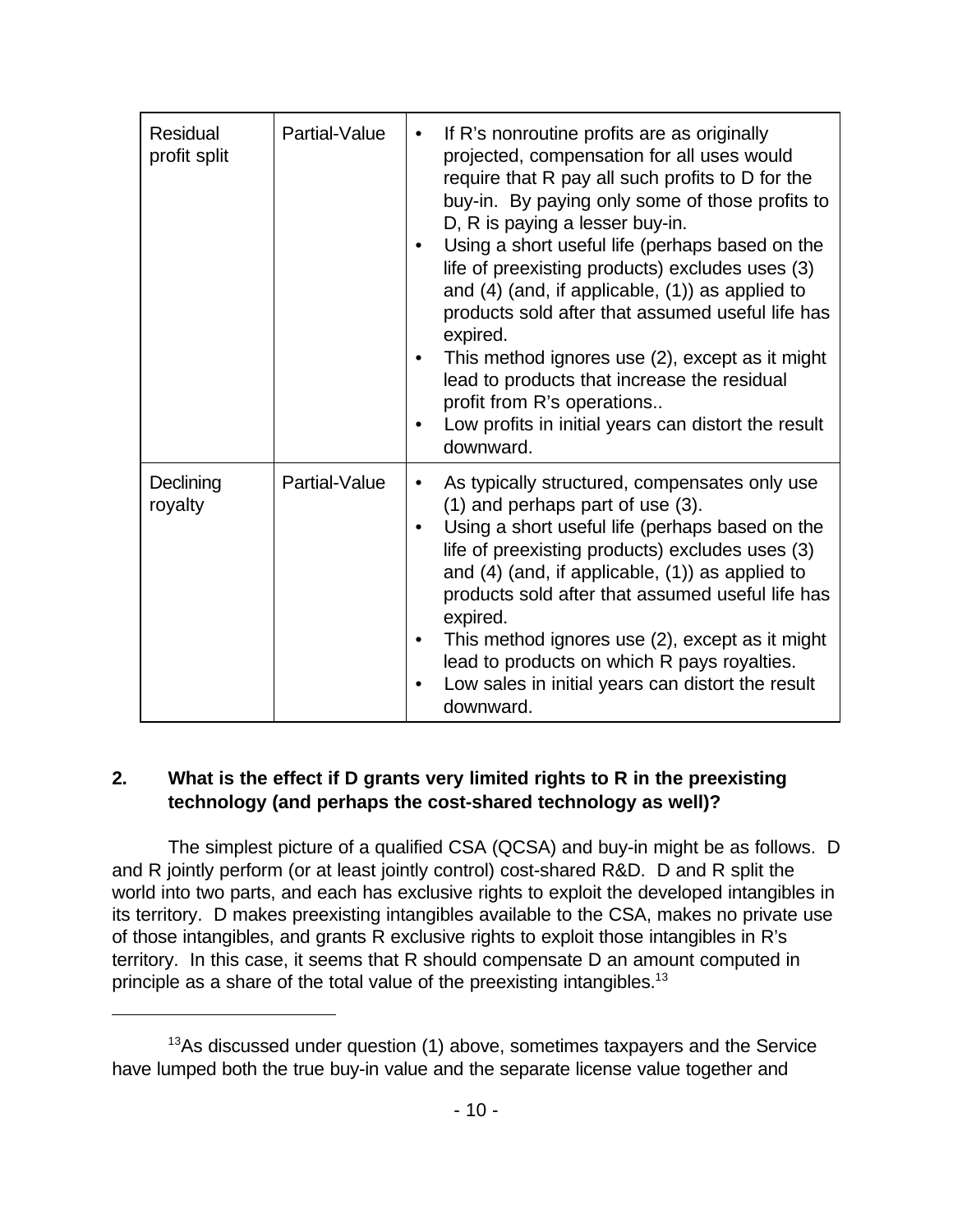However, the cost sharing regulations seem to imply that taxpayers have some flexibility to fashion a QCSA with a different division of rights. The first sentence of  $-7(a)(1)$  states:

> A cost sharing arrangement is an agreement under which the parties agree to share the costs of development of one or more intangibles in proportion to their shares of reasonably anticipated benefits from their individual exploitation of the interests in the intangibles assigned to them under the arrangement. [emphasis added]

This sentence might imply that a QCSA may assign rights in cost shared intangibles in various ways. (One restriction, however, is that each controlled participant in a QCSA must anticipate some benefit from the cost shared intangibles (-7(c)(1)(i)).)

Taxpayers sometimes present CSAs involving grants of rights that are in legal terms very limited. D may perform and control all cost-shared R&D, with R having no rights to do R&D using preexisting or cost-shared intangibles. R may have a nonexclusive, revocable-at-will license to use the preexisting intangibles as well as the cost-shared intangibles.

This scenario raises a host of threshold questions. Would parties at arm's length ever enter into such an arrangement, and is that question legally relevant under the cost sharing regulations? Is the conduct of the parties consistent with the agreement? (For example, if the technology turns out to be more valuable than expected, does D revoke the licenses or demand increased compensation to maintain them?) If D revokes the licenses, does the CSA provide for a buy-out payment based on the current worth of the cost-shared technology, and is such a provision necessary in order to have a QCSA? Are there other legal objections to the taxpayer's structure?

While these questions are important, answering them is beyond the scope of this paper. Assume for our purposes that these threshold issues pose no problem. For example, assume that parties at arm's length might enter into such an agreement; that the conduct of the parties is consistent with their agreement; that the CSA provides a

called it all a "buy-in." Under that approach, one might compute the total compensation to be paid by multiplying the total value of the preexisting intangibles by R's share of total anticipated benefits from the preexisting R&D, including benefits derived through cost shared research and otherwise. However, as discussed above, such an approach may be flawed. One perhaps instead should separately compute the true buy-in and the compensation for the separately license. In that case, the total compensation would still be based ultimately on the total value of the intangibles, reflecting separately R's shares of benefits from both cost-shared and other uses.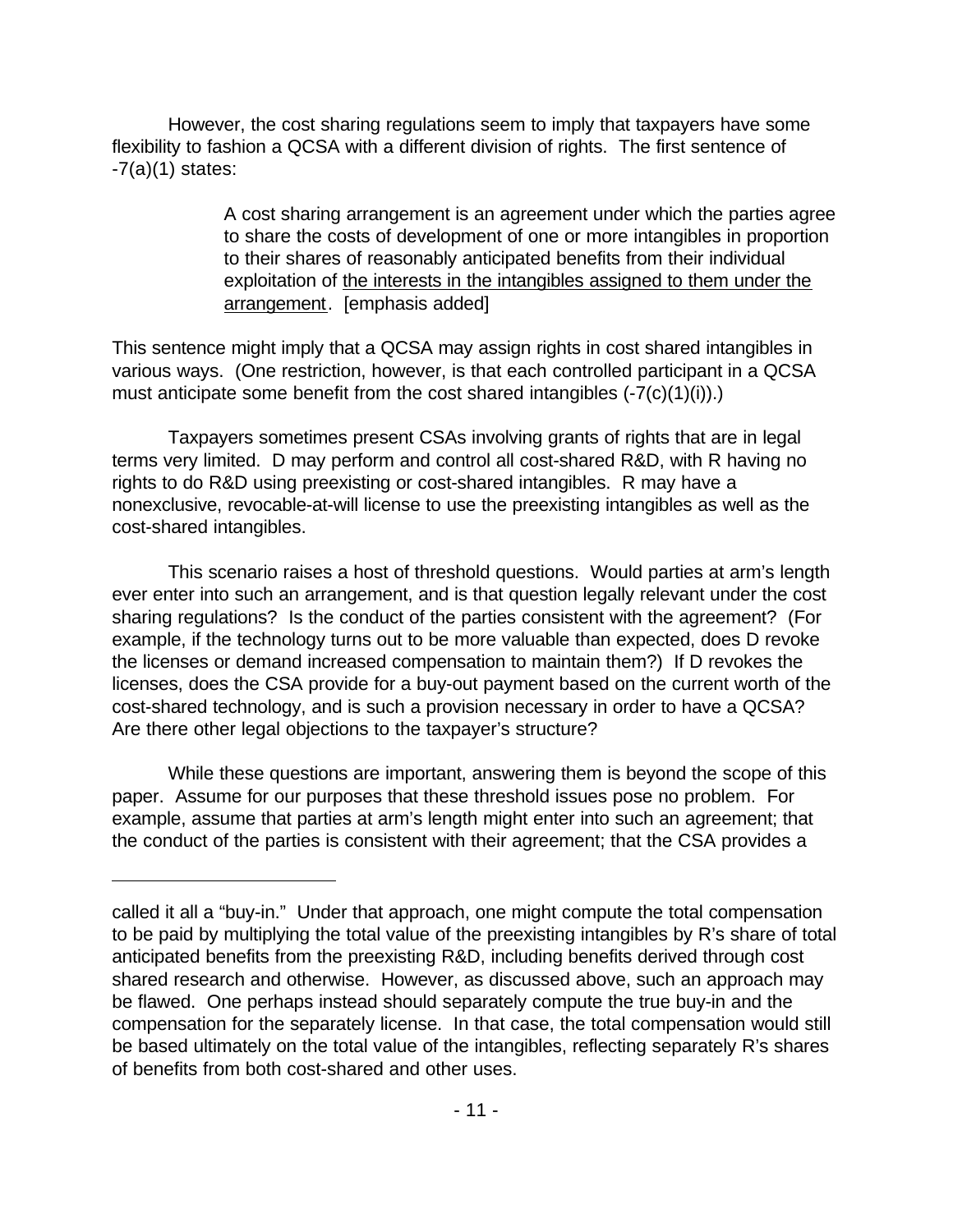buy-out payment should the licenses be revoked; and that there are no other legal objections. We now address whether the limited nature of the rights granted affects the buy-in calculation. Taxpayers sometimes argue that a buy-in for limited rights should be valued using uncontrolled similarly limited licenses. However, the regulations do not support that view.

Section -7(g)(1) provides that if a controlled participant "makes intangible property available to a qualified cost sharing arrangement," that participant "will be treated as having transferred interests in such property to the other controlled participants." Those other participants then "must make buy-in payments to it, as provided in paragraph  $(g)(2)$ ."

Section -7(g)(2), in turn, provides a two-step process for determining a buy-in payment when "a controlled participant makes preexisting intangibles available to other controlled participants for purposes of research." First, compute the "arm's length charge for the use<sup>14</sup> of the intangibles under the rules of  $\S$ §1.482-1 and 1.482-4 through 1.482-6"; second, multiply that amount by "the controlled participant's share of reasonably anticipated benefits". In the first step, "the intangibles" refers to the entire intangibles made available to the CSA for purposes of research. This interpretation is the natural reading of the language, and it makes logical sense because the second step is in effect dividing the total intangibles into shares for each participant.

Thus, if D makes intangibles available to the CSA's research shop, the first step in the calculation is the arm's length charge for the research shop's right to use those intangibles. For this step, it does not matter if D controls the research shop and R has limited rights to the intangibles. If R has limited rights, then that will be reflected in the second step, to the extent that the limits on R's rights act to reduce R's share of anticipated benefits. (It would not make sense to reduce the amount in the first step because of limited rights if the second step would further reduce the amount for the same reason.) This approach reflects the analytic structure of the cost sharing regulations. These regulations focus on each controlled participant's share of reasonably anticipated benefits as the measure of that participant's stake in the CSA. The economic benefits, rather than the particular legal rights, are the key.

<sup>&</sup>lt;sup>14</sup>As mentioned previously, this provision probably refers not only to use in research itself but also to use in exploiting the fruits of cost-shared R&D to the extent R is permitted to do so. Also, as discussed above, the CSA can use the preexisting intangibles in various ways, including examining them and deciding they are not worth developing further. To connote such possibilities, this paper sometimes will refer to the value of the CSA's "right to use" the preexisting intangibles, which includes the right to examine the intangibles and then decide against further development.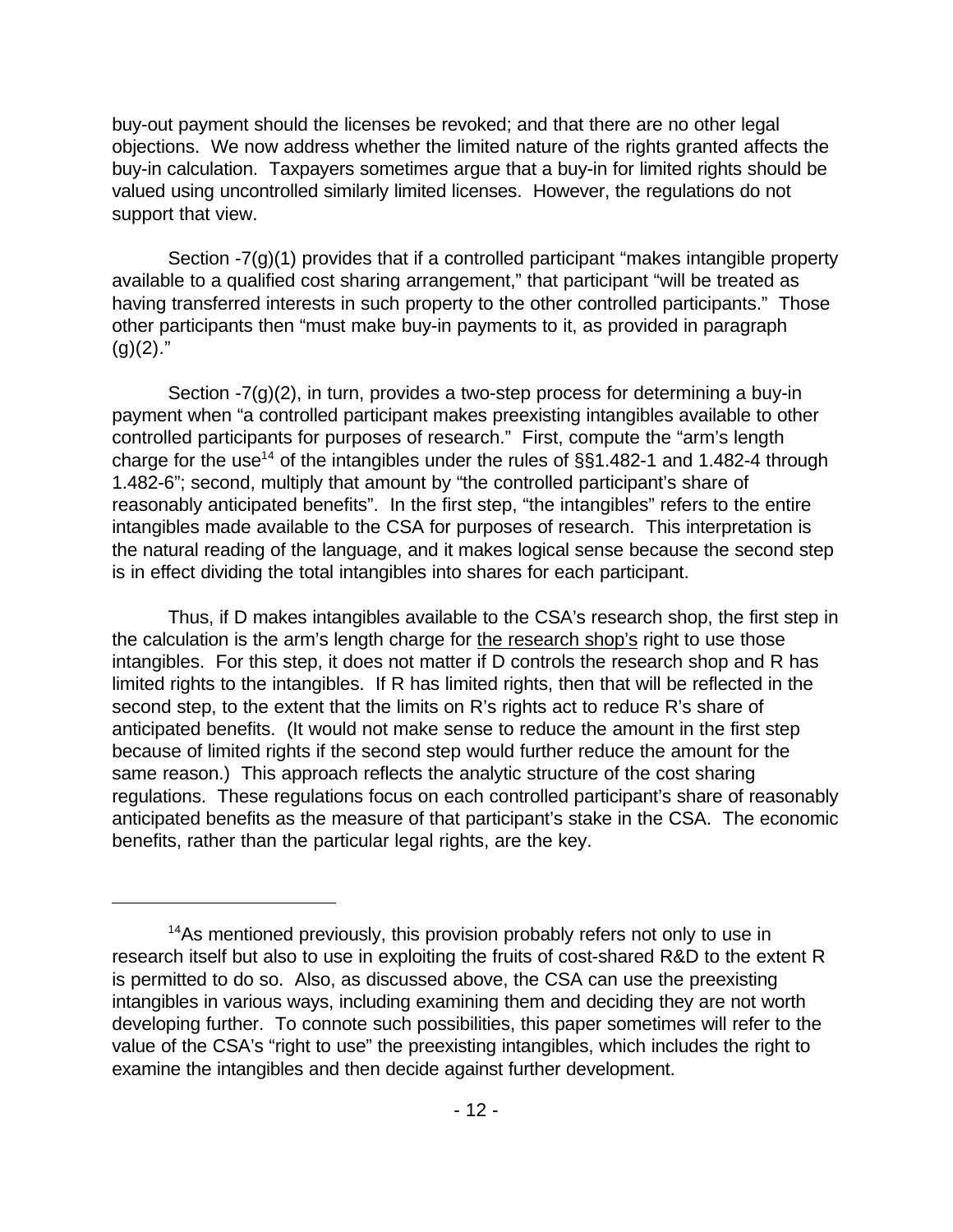The question then remains: what is the value to the CSA as a whole of the right to use the preexisting intangibles? To begin with, D might make some private use of those intangibles. If so, then the buy-in calculation should reflect some apportionment of the intangibles' value between private and cost-shared use.<sup>15</sup> Suppose, however, that D makes and is expected to make no private use of the intangibles, but formally limits the rights in the intangibles that are made available to the  $CSA?$ <sup>16</sup> In that case, it is difficult to see how the formal limitations diminish the value of the rights made available to the CSA. If the intangibles were worth \$1M, for example, and D's only use of them is through the CSA, then how is less than \$1M worth of intangibles being made available to the CSA?

Suppose that a court rejected the analysis above and determined that the first step in the  $-7(g)(2)$  buy-in calculation must as a legal matter reflect that R will have only limited rights. The Service could still argue that as an economic matter that limitation of rights makes little difference. The arguments could develop as follows.

Taxpayers might propose to compute that first step by reference to uncontrolled licenses with similar limited rights. Section -4(c)(2)(iii)(B)(2) discusses comparability of circumstances of transactions in intangible property and lists certain factors as particularly relevant. Taxpayers might cite the following factors:

> *(i)* The terms of the transfer, including the exploitation rights granted in the intangible, the exclusive or nonexclusive character of any rights granted, any restrictions on use, or any limitations on the geographic area in which

<sup>15</sup>See FSA 200001018 (applying old regulations):

Determining the portion of the overall value of [the preexisting technology, in this case acquired technology] that relates to the [cost-shared use] involves issues similar to those that exist for determining the appropriate amount of ongoing R&D costs to be shared under the CSA. Thus, the overall value of [the preexisting intangibles] must be adjusted to account for the portion of the value that relates to third-party sales [related to the private use] and for that portion of the value that relates to [cost-shared use]."

<sup>16</sup>Under the assumed scenario, in which D makes the intangibles available to its own research shop, that might be difficult. It seems hard for D to limit its own rights. However, D might, for example, tell its research shop to use the intangible only in certain ways (e.g., for certain applications). Under a different scenario, in which D lets R's research shop use the preexisting intangibles, D could for example grant a revocable, nonexclusive license, perhaps also limited by field of use.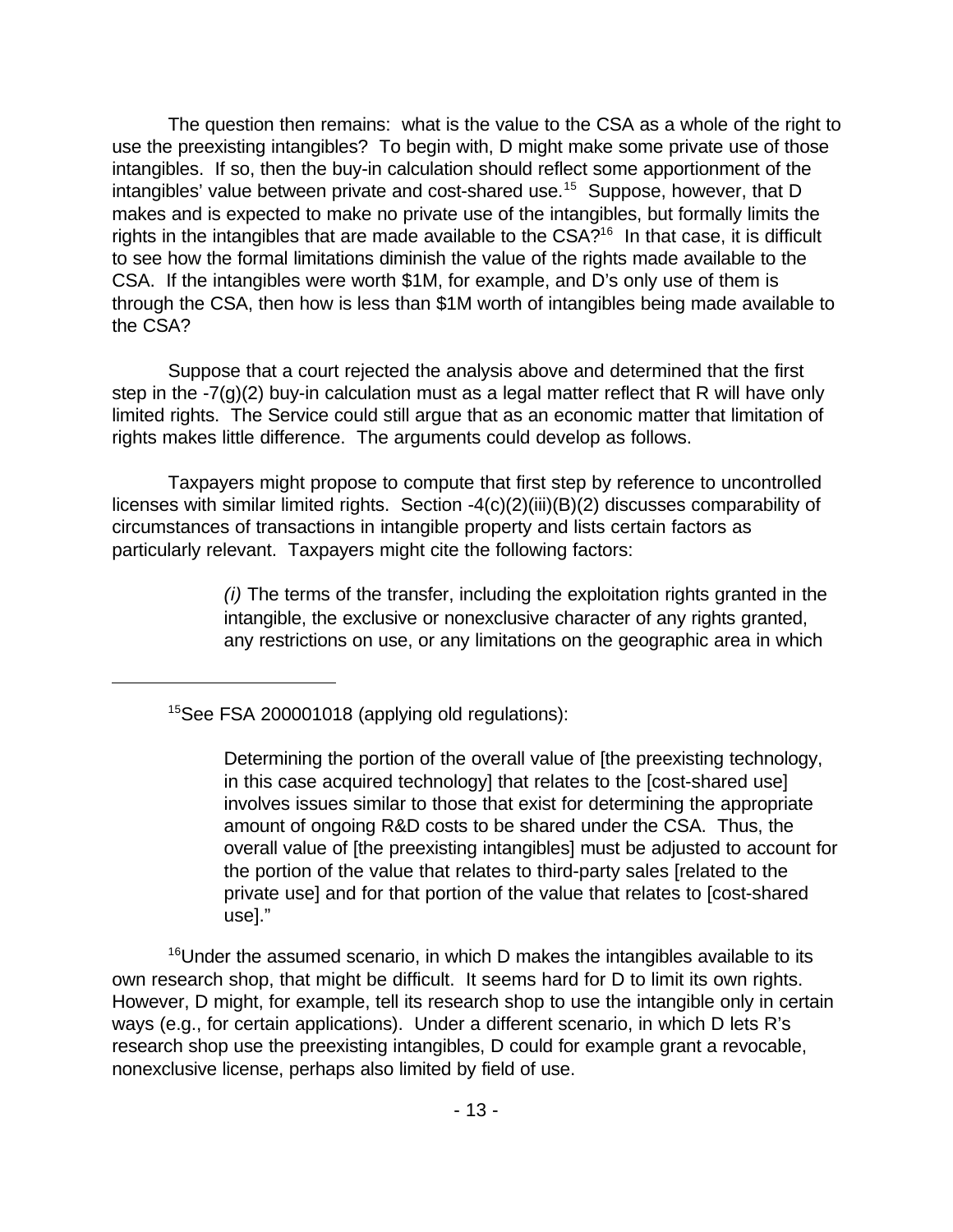the rights may be exploited;

. . . .

*(v)* The duration of the license, contract, or other agreement, and any termination or revocation rights;

Thus, taxpayers might argue for example that nonexclusive, revocable-at-will licenses make good CUTs. However, the Service might cite another factor:

> *(vii)* The existence and extent of any collateral transactions or ongoing business relationships between the transferee and transferor; . . .

Thus, the Service might argue that the existence of the CSA makes taxpayer's proposed CUTs not comparable. D and R are together exploiting the preexisting and cost-shared intangibles. While D is the legal owner of certain rights, R is an economic stakeholder in the whole CSA. R shares, for example, in the economic benefits of D's ability to direct the course of R&D.<sup>17</sup>

Taxpayers making an argument based on a grant of limited rights might propose a declining royalty approach using CUTs that involve limited rights. They will likely object to full-value methods since they treat R as a full economic partner to the extent of its benefit share. $18$ 

<sup>&</sup>lt;sup>17</sup>The Service might also argue that particular proposed CUTs are unreliable because they do not involve the licensor's core technology, do not include the right to develop and use derivative technology, or in practice include only the right to make minor adaptations. In this regard, the Service might cite the importance of "the exploitation rights granted" in factor (*i*) quoted above.

<sup>&</sup>lt;sup>18</sup>Taxpayers have also advanced some specific arguments regarding the acquisition price method, both in the limited rights context and more generally. One argument is that the acquisition price should be adjusted downward to reflect that D paid a control premium to acquire the target company T, while R is not in control. However, as discussed above, the buy-in value should be based on the value of the preexisting intangibles to the CSA as a whole, which is in control and enjoys the benefits of control. A second argument is that the acquisition price should be adjusted downward to eliminate the value of synergies that made the technology more valuable to D than they were to T. However, again the pertinent value for buy-in purposes is the value of the preexisting intangibles to the CSA, which includes those synergies (except those that concern any private use by D). In fact since D's purchase price may be an intermediate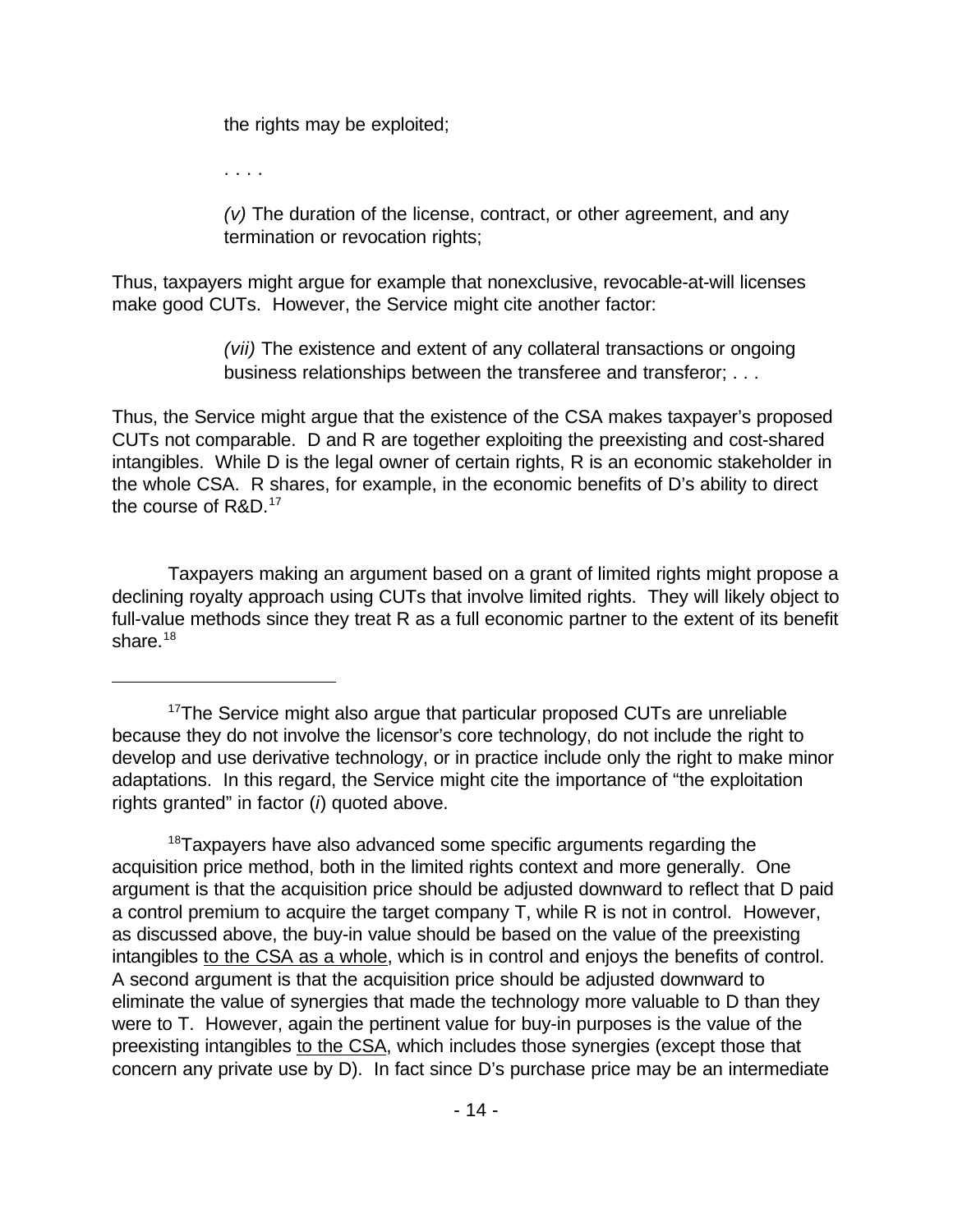# **3. What happens if the taxpayer structures a buy-in as a sales-based royalty, and there are little or no sales?**

Taxpayers sometimes propose a buy-in in the form of a royalty on R's sales of products that use the preexisting intangibles and, in some cases, also products that use intangibles that were developed by building on the preexisting intangibles. (The former pertains to a separate license, while the latter pertains to a true buy-in.) An example is the declining royalty method. If R has little or no such sales, this approach yields a small or zero buy-in amount. Taxpayers sometimes argue that that result is correct under commensurate-with-income principles because in this case there is zero income attributable to the preexisting intangibles. As discussed below, as regards the true buyin this approach by taxpayers may be flawed in at least two respects: sales of follow-on products are not the only way in which the preexisting intangibles contribute to income, and the focus perhaps should be on total sales by D and R instead of on R's sales alone.

As background, Section  $-7(g)(7)$  states that a buy-in may be paid in "any of the following forms":

- "Lump sum payments" subject to commensurate-with-income adjustments under -4(f)(5).
- "Installment payments" based on a lump sum, with interest calculated under -2(a).
- "Royalties or other payments contingent on the use of the intangible by the transferee."

While the term "royalty" can connote a payment based on sales or production,<sup>19</sup> there

<sup>19</sup>*Black's Law Dictionary* (West Publishing Co., St. Paul: 5th ed. 1979) defines "royalty" as follows:

> Compensation for the use of property, usually copyrighted material or natural resources, expressed as a percentage of receipts from using the property or as an account per unit produced. A payment which is made to an author or composer by an assignee, licensee or copyright holder in

figure between a relatively low value of the technology in T's hands and a relatively high value of the technology in D's or the CSA's hands, one might argue for an upward adjustment to the purchase price to reflect the technology's value in the hands of the CSA.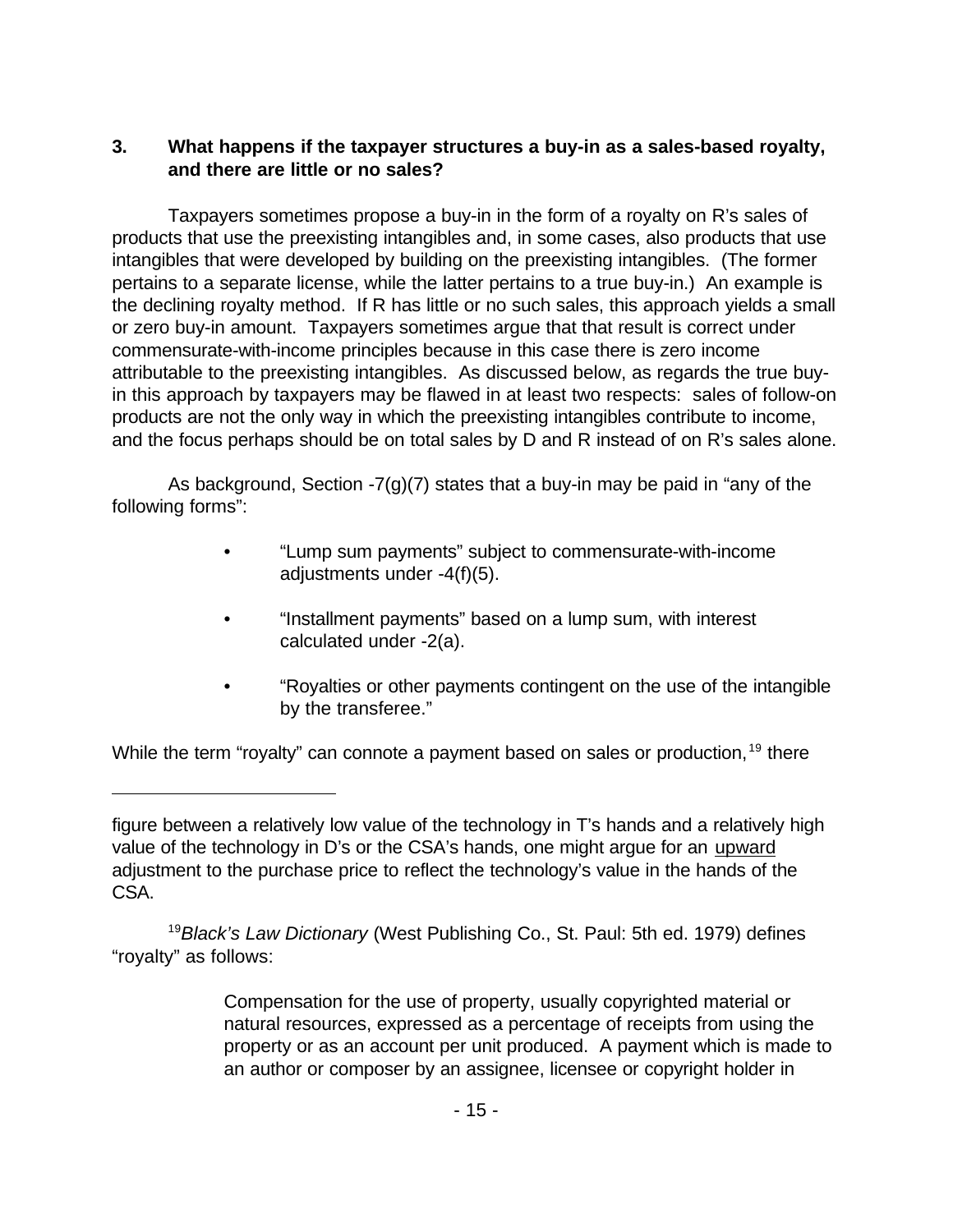are other ways to structure a contingent payment. Sometimes a licensee pays a flat fee each year to keep a license in force; if the licensee decides that it does not want to use the intangible any more, it can stop paying after the current year. Licensees of information services such as Compustat and Lexis might pay a fee per user or a fee per search, regardless of any sales that might result. A laboratory might pay a fee to use an intangible in its research or analysis, contingent on use but not on any resulting sales.

Taxpayers seem to have some freedom to choose the form of a buy-in payment. As a general principle, the Service will conduct a transfer pricing analysis based on "a transaction as actually structured by the taxpayer unless its structure lacks economic substance" (-1(f)(2)(ii)(A)). The regulations also express a preference in some cases for a royalty:

> If a transferee of an intangible pays nominal or no consideration and the transferor has retained a substantial interest in the property, the arm's length consideration shall be in the form of a royalty, unless a different form is demonstrably more appropriate.

Section -4(f)(1). There may be some tension between these two regulatory provisions, since the latter one might in some cases limit the taxpayer's ability to choose a form other than royalties. However, both of these provisions support a taxpayer's ability to choose a royalty form. (See also FSA 200023014.)

For a cost sharing buy-in, a sales-based royalty, depending on how it is computed, may ignore certain possible benefits of the right to use the preexisting intangibles.<sup>20</sup> For example, the preexisting intangible may allow the CSA to better direct R&D activities and get some other product line (not directly related to the preexisting intangibles) to market earlier. The CSA might also benefit by saved R&D costs. $^{21}$ 

 $20$ These benefits were discussed under question (1) above and are only summarized here.

 $21$ The regulations recognize saved costs as part of the value of an intangible, both for its initial valuation  $(-4(c)(2)(iii)(B))$  and in considering adjustments to make compensation commensurate with income (sections  $4(f)(2)(ii)(B)(6)$ ,  $(C)(4)$ , and  $(D)(1)$ ).

respect of each copy of his work which is sold, or to an inventor in respect of each article sold under the patent. Royalty is share of product or profit reserved by owner for permitting another to use the property. In its broadest aspect, it is share of profit reserved by owner for permitting another the use of property. . . .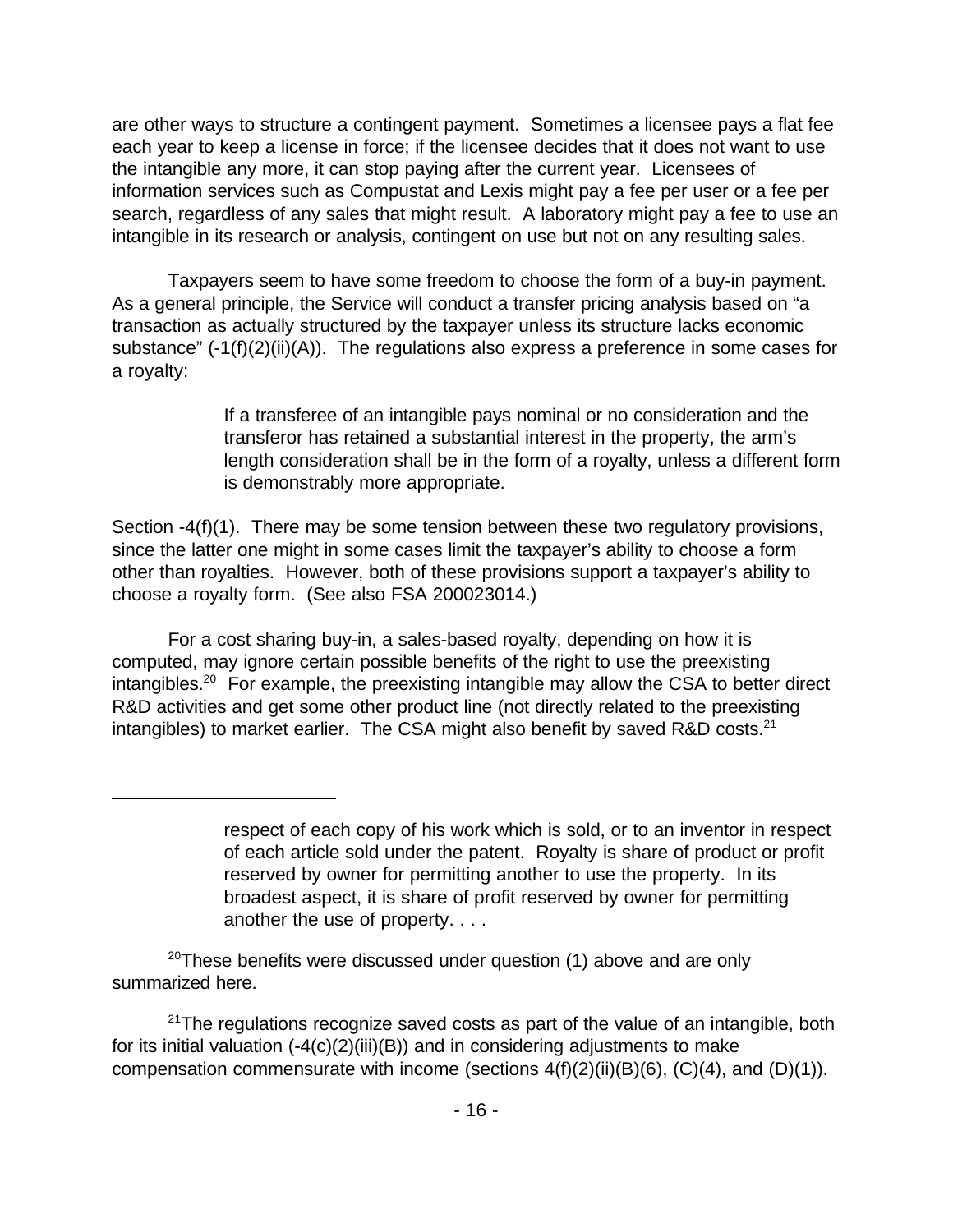If a taxpayer calculates a sales-based royalty by a method that ignores these various benefits (e.g., a CUT approach that ignores these benefits), then the royalty rate should be increased to compensate for the ignored benefits. If the proper increase is difficult to compute because the relative amount of ignored benefits is difficult to determine, then an alternative approach may be more reliable. For example, one could compute a lump sum buy-in value using a full-value method (which includes the value of the benefits just discussed) and then convert that lump sum to a sales-based royalty rate. $^{22}$  A still more reliable approach might be to somehow convert the lump sum value to a contingent payment stream that depends not only on sales of the products that use the preexisting intangibles but also to some extent on R&D costs, total sales, or other factors that reflect the range of benefits from the preexisting intangibles.

Another issue concerns whose sales are used as a base for a sales-based royalty. Taxpayers usually structure the royalty based on R's sales alone, citing -7(g)(7) (forms of payment) and arguing that under commensurate-with-income principles the buy-in should reflect the actual benefit to R from the preexisting intangibles. However, under  $-7(q)(2)$ , as discussed above under question (2), the buy-in is computed as the value under -4 of the preexisting intangibles made available to the CSA, times R's benefit share. Under this structure, it seems that the commensurate-with-income principle of - 4(f) would be applied to the value of the intangibles to the CSA as a whole, not the value to R. Conceptually, the buy-in price should be adjusted to reflect the actual value of the intangibles to the CSA as a whole, times R's benefit share; the extent to which R in particular benefits from those particular intangibles does not matter.<sup>23</sup> Thus, D's and R's combined sales, rather than R's sales alone, would to some extent reflect the pertinent income attributable to the preexisting intangibles. A royalty based on these combined sales (with the rate reduced to reflect R's fractional benefit share) would thus more appropriately reflect commensurate-with-income principles.

The structure under  $-7(g)(2)$  makes sense if one considers that a royalty based on R's sales alone (based on a commensurate-with-income focus on the value to R alone) could invite abuse. D and R might arrange that R will sell no products incorporating preexisting intangibles, but instead will sell other lines of products that would not have been successfully developed in the absence of the preexisting technology. A royalty based on R's sales alone would then amount to zero. (In that case one might say that the royalty arrangement "lacks economic substance"  $(-1(f)(2)(ii)(A))$  (or perhaps is a sham), and that some other form of payment "is demonstrably more appropriate" (-

<sup>&</sup>lt;sup>22</sup>See -4(f)(5) and FSA200023014 on how to do such a conversion.

<sup>&</sup>lt;sup>23</sup>Beyond the scope of this paper is the question of how commensurate-withincome principles might apply if R's benefit share changes. For our purposes, assume that R's benefit share does not change.